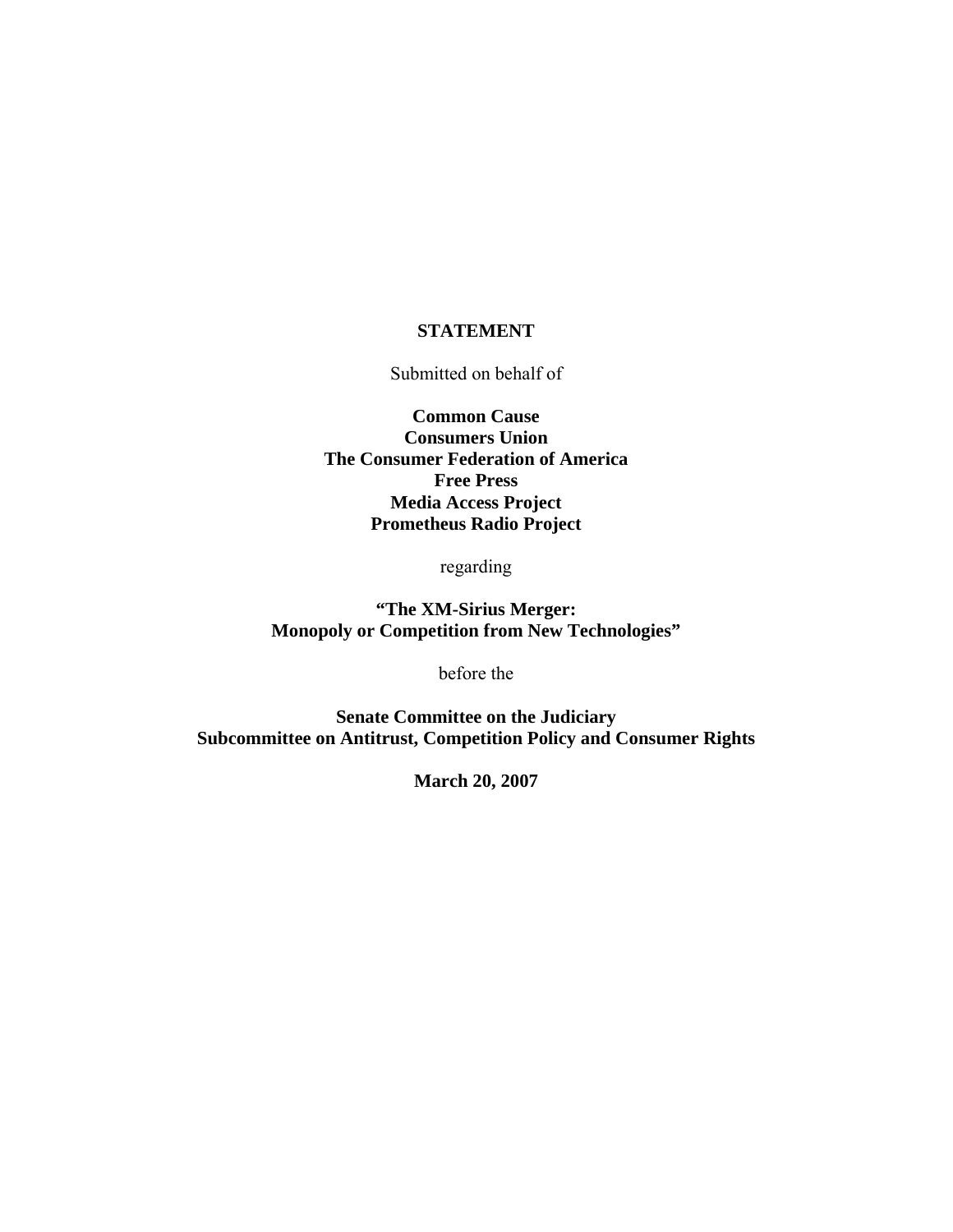Common Cause,<sup>1</sup> Consumers Union (CU),<sup>2</sup> Consumer Federation of America (CFA),<sup>3</sup> Free Press (FP),<sup>4</sup> the Media Access Project<sup>5</sup> and the Prometheus Radio Project<sup>6</sup> urge the Congress, the Federal Communications Commission and anti-trust authorities to hold the line against the growing threat to an increasingly homogenized and concentrated media sector: mergers that concentrate ownership in too few hands. The XM-Sirius Radio merger exacerbates long-standing concerns regarding excessive concentration in the media market and its effects on programmer access and consumer choice. But concerns regarding this merger extend beyond general media consolidation concerns: based on the evidence available today, the proposed transaction is a merger to monopoly in a distinct product market that threatens to increase consumer costs and reduce competition and choice.

The proposed merger of the only two satellite subscription radio companies should raise a red flag for both antitrust officials and communications regulators whose job is to promote competition and consumer choice in the marketplace. Not only were XM and Sirius prohibited from merging as a condition of getting their licenses to use the public airwaves to deliver their services, but also, as demonstrated by the enormous growth of satellite subscription radio service at very substantial monthly charges and consumer equipment costs over just a few years, this service is, in fact, a distinct product and could develop into a vibrant competitive market. We believe the companies who seek to merge so soon after they

 $\overline{a}$ 

- <sup>3</sup> The Consumer Federation of America is the nation's largest consumer advocacy group, composed of over 280 state and local affiliates representing consumer, senior, citizen, low-income, labor, farm, public power an cooperative organizations, with more than 50 million individual members.
- 4 Free Press is a national, nonpartisan organization with over 350,000 members working to increase informed public participation in crucial media and communications policy debates.
- <sup>5</sup> Media Access Project (MAP) is a thirty five year old non-profit tax exempt public interest media and telecommunications law firm which promotes the public's First Amendment right to hear and be heard on the electronic media of today and tomorrow.
- 6 The Prometheus Radio Project is a non-profit organization founded by a small group of radio activists in 1998. Prometheus Radio Project believes that a free, diverse, and democratic media is critical to the political and cultural health of our nation, yet sees unprecedented levels of consolidation, homogenization, and restriction in the media landscape. The project works toward a future characterized by easy access to media outlets and a broad, exciting selection of cultural and informative media resources.

<sup>1</sup> Common Cause is a nonpartisan nonprofit advocacy organization founded in 1970 by John Gardner as a vehicle for citizens to make their voices heard in the political process and to hold their elected leaders accountable to the public interest. Now with nearly 300,000 members and supporters and 36 state organizations, Common Cause remains committed to honest, open and accountable government, as well as encouraging citizen participation in democracy.

<sup>2</sup> Consumers Union is a nonprofit membership organization chartered in 1936 under the laws of the state of New York to provide consumers with information, education and counsel about good, services, health and personal finance, and to initiate and cooperate with individual and group efforts to maintain and enhance the quality of life for consumers. Consumers Union's income is solely derived from the sale of *Consumer Report*s, its other publications and from noncommercial contributions, grants and fees. In addition to reports on Consumers Union's own product testing, *Consumer Reports* with more than 5 million paid circulation, regularly, carries articles on health, product safety, marketplace economics and legislative, judicial and regulatory actions which affect consumer welfare. Consumers Union's publications carry no advertising and receive no commercial support.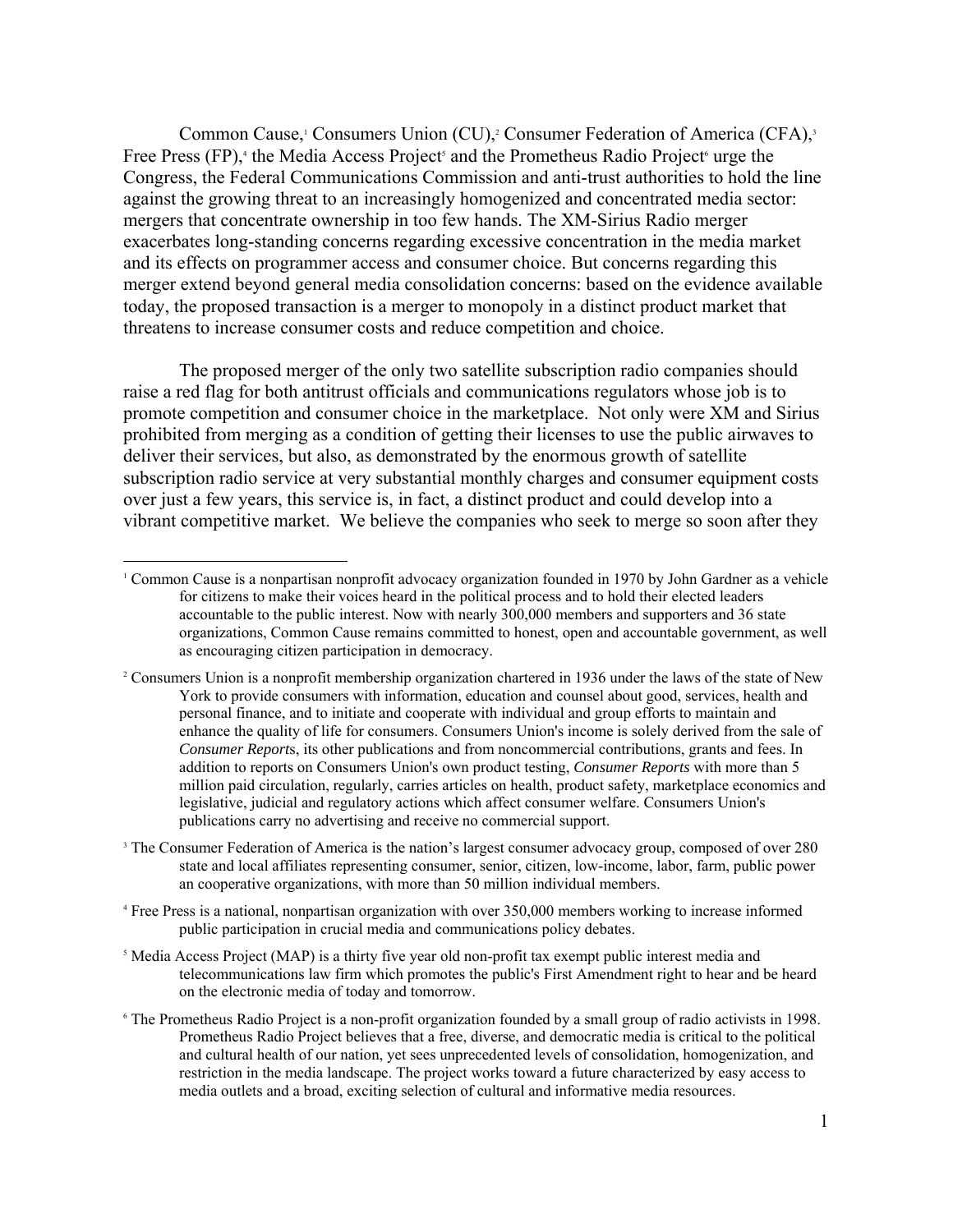began competing and offering consumers innovative new services; so soon after they demonstrated that subscription radio is attractive to consumers and could be much more so with consumer-friendly pricing; and in total disregard of the licensing conditions they accepted in order to use public resources, carry an enormous burden to demonstrate why public officials should abandon all normal rules associated with competitive markets and spectrum licensing to allow this merger.

 To date, the public has been given no evidence that would support such a showing. Therefore, the Department of Justice (DOJ) and Federal Communications Commission (FCC) should reject this merger unless and until XM and Sirius present clear-cut facts demonstrating how consumers will benefit from less satellite radio competition.

This merger raises the most fundamental issues in antitrust law and poses a substantial threat to consumers and competition. In order to exercise their responsibility under the competition laws, the federal agencies must start from the assumption that the XM-Sirius merger is a merger to monopoly ― a merger between the only two firms in the market for national subscription radio service. The product and geographic market characteristics of satellite radio are easily identifiable and quite distinct from other mobile and stationary audio products. It is national, mobile, programmed radio entertainment. The two services deliver and require consumers to purchase huge bundles of well over 100 channels. There are two, and only two, entities providing such a service. The alternatives the companies suggest are substitutes do not possess this set of characteristics and, therefore, cannot be said to compete directly with the service. Entry into this market is restricted by the need to have a license to broadcast at frequencies that enable the service to be provided nationwide. Consumer switching costs are substantial. The original licenses were issued under strict conditions that the two entities are not allowed to merge. There is no circumstance more disturbing from the point of view of the antitrust laws and the Communications Act than a merger within a distinct product market that takes the number of competitors from two to one. Merger to monopoly is antithetical to the competition laws, perhaps the worst offense against the basic principle that competition is the consumer's best friend.

XM and Sirius offer a number of arguments in support of their proposed merger that have not been supported by reliable evidence. We remain unconvinced by the excuses we have heard offered to justify the merger.

The merging parties claim that national subscription radio service competes, indirectly, with a variety of partial substitutes. While AM/FM radio, iPods and other music recording and listening devices can offer similar prepackaged music or local signals similar to what satellite radio offers, none of them can offer immediate national programming, including live professional sports games from across the country to listeners across the nation. The track record of intermodal competition disciplining anticompetitive abuse is poor at best. "Bank shot competition" ― the claim that partial or poor substitutes that are fundamentally different than the target product serve as competitors ― has failed to protect consumers in similar situations. The result of relying on such competition in both merger and regulatory reviews has been rising prices and stagnation.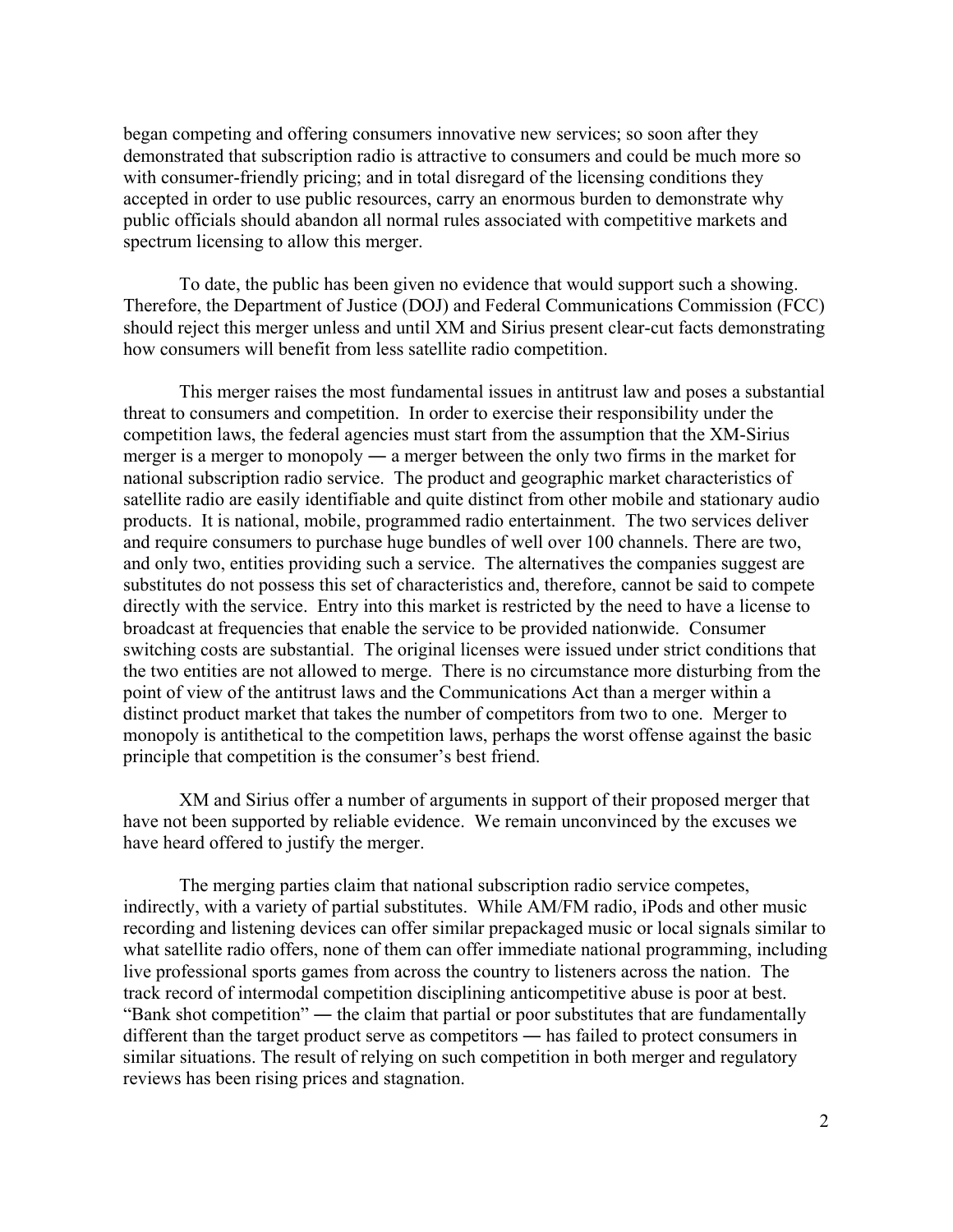A perfect example is cable television. In the 1980s, federal policymakers claimed that cable TV competed with over-the-air broadcasting. Based on that understanding, the FCC deregulated cable systems in communities with three or more broadcast signals. Cable rates subsequently skyrocketed. By the late 1980s, the failure of this intermodal competition to discipline cable pricing was so obvious that the FCC proposed to increase the number of overthe-air stations necessary to represent effective competition to six. Seeing the results of this failed policy, Congress re-regulated cable in the early 1990s, and intervened in the market to help DBS satellite compete against cable (another form of intermodal competition).

In the decade after the Telecommunications Act of 1996, which largely deregulated cable rates, intermodal competition between cable and satellite failed to discipline cable rate increases. Average monthly cable bills have doubled since the 1996 Act. In short, intermodal competition from neither over-the-air TV nor from digital satellite distribution disciplined cable rates. The former had more limited channel capacity; the later had greater channel capacity. It did not matter. The empirical evidence from the cable market is clear. Only head-to-head competition delivers clear relief from anti-consumer, anticompetitive pricing.

In the satellite radio service product space, we face a similar configuration of products. Traditional broadcast radio, digital Internet distribution and mobile handheld devices, like iPods, that allow consumers to store and play music from their own collections or from online music sites, are touted as the intermodal competitors that will discipline prices. Yet there are distinct differences in product quality, listener experiences and mode of delivery. The touted competitors are not national, not mobile or not programmed. The growth in subscribership and revenues for Sirius and XM, based on their SEC 10-5 filings, reinforce the uniqueness of satellite radio's product offerings. Between 2005 and 2006, satellite radio subscribership rose from 9.3 million to 13.7 million ― a nearly 50 percent increase. And combined revenue grew by nearly 100 percent. These data are not consistent with a market that competes with the growing market for digital listening devices. Experience and careful analysis suggests that the effort to position satellite radio as merely one product option in a broader product market should be rejected.

Consumers in the satellite radio space are afflicted by the very same pricing practices that afflict consumers in the cable space. Not only are prices high, but also the consumer is offered only large bundles of channels over which they have no choice. Consumer choice and consumer sovereignty are denied. In a product market where the marginal production cost of adding subscribers is almost zero, the bundling strategy is largely anti-consumer.<sup>7</sup> This merger promises to make matters worse, with large capacity systems joining to create larger consumer bundles at higher prices. The merging parties have suggested they may provide consumers greater choice over the channels they pay for if the merger is approved, perhaps by offering tiers of programming. However, it is unclear whether their willingness to hold prices

 $\overline{a}$ 

<sup>7</sup> The marginal production costs are certainly every low, if not zero, but we are told that the marginal transaction costs (i.e. customer acquisition costs) are high. However, it appears that this problem is a function of the bundling strategy. Having set such a high threshold price, the companies are forced to market aggressively to much narrower market segment.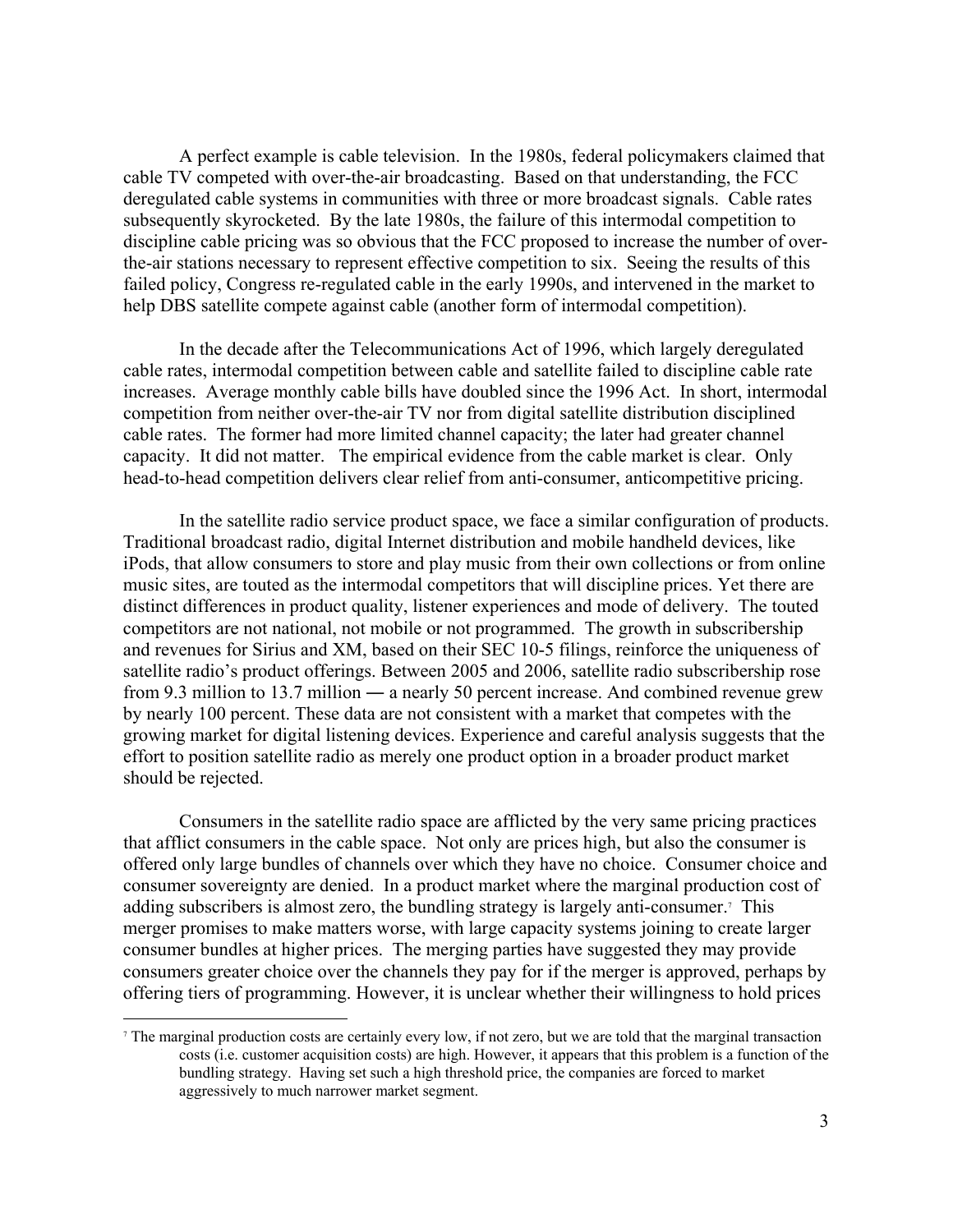near current levels does anything more than freeze pricing for yesterday's services. It appears that their promises not to raise prices above the current \$12.95/month price for a period of time does not apply to new packages that include the combined services of the two companies – like channel packages that could include Major League Baseball with live NBA basketball and NFL football games. In fact, it is very likely that the "merger benefits" of combining these offerings will require consumers to pay much more than \$12.95/month. Yet, in the absence of a merger, it is not clear why prices should not fall far below \$12.95/month for existing services if both companies continued to compete against each other and attempted to expand their base of customers.

The merging parties have suggested that post-merger, XM and Sirius subscribers will be held harmless not just on price but also on their current services ― that they will receive the same programming they receive now. The purported benefit of the merger is that they will also have the option of receiving additional programming offerings without losing existing channels. Channel capacity will not be a limiting factor, the companies assert, because data compression technology allows them to fit more programming within the same bandwidth. Thus, we're told, XM subscribers would get every channel they get now, plus some Sirius channels, and vice versa. However, many are calling that assertion into question. Coverage of the merger in the March 19, 2007 edition of the *Washington Post* found substantial disagreement whether available technology would allow the companies to add more channels without losing existing channel offerings or degrading audio quality.<sup>8</sup> If that is the case, then there is little consumer benefit to the merger. Consumers seeking content from both providers will need two sets of equipment because dual platform receivers are not yet available. Even when they do become available, it is unclear what they'll cost and whether the parties will offer them to consumers at reduced cost.

The suggestion that free, over-the-air radio will discipline pricing or packaging abuses after the satellite radio firms merge to monopoly, even though it did not restrain their pricing practices up to now is difficult to take seriously. Claims that existing or emerging distribution systems, like cell phones or Internet radio, will discipline the satellite radio monopolists pricing practices are equally suspect. The iPod has been around for a while and has been phenomenally successful, but it sells a very different service and its existence has not disciplined satellite radio pricing practices. There is no reason to believe that it will do a better job if a satellite radio monopoly is allowed to come into existence.

Although the specific product — satellite radio — is new, having been made possible by recent technological advancement, it has achieved a size that establishes it as a distinct product and makes it worthy of public policy attention. Annual revenues exceed \$1 billion per year. Abuse of market power in this space could impose a substantial cost on consumers.

Perhaps the most outlandish of all the claims being circulated by the merging parties is the argument that consumers will be better off with a benevolent monopolist than they would be with two competitors. In this ultra-short term view, competition is defined as wasteful,

 $\overline{a}$ 

<sup>8</sup> Charles Babington, "Radio Deal Could Face Technical Difficulties," *Washington Post*, D1, March, 19, 2007.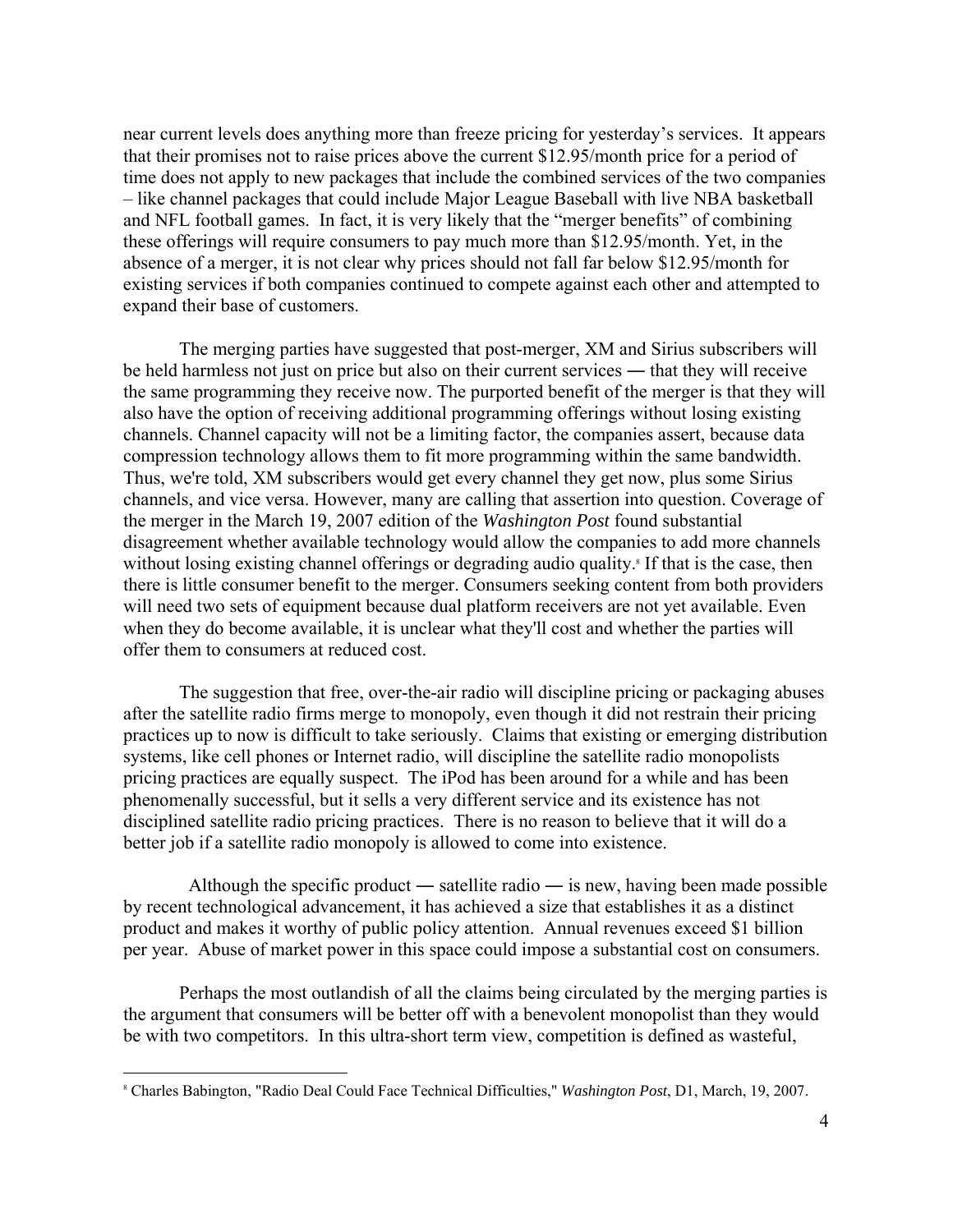since redundant facilities lie unutilized. The monopolist can serve everyone while using less resources and the monopolist promises not to abuse the market power that would result. Without the stick of competition, however, the cost savings simply will not be passed through to the consumer. Indeed, the increase in market power will allow the post-merger monopoly to raise rather than lower prices.

The promise of benevolent monopoly is not worth the paper it is written on. The merging parties suggest the merger will increase consumer choice by giving consumers more than the 130 to 170 channels now available to them by consolidating their offerings, omitting the duplicative offerings while retaining highly demanded and niche channels ― these are options that consumers can only have to date by subscribing to both services and buying two radios. Yet there is little discussion of the fact that it is the parties' own practices that have denied consumers choice in the past. Despite requirements by the FCC and the terms of their own patent dispute settlement to develop and provide interoperable radios that would have allowed consumers to switch providers without switching equipment, the companies have failed to meet that commitment. Claims by XM and Sirius that they were required only to "develop" the radio, but not to take steps to ensure it was commercially available provides little comfort to consumers denied choice nor should it ease criticism that these parties sought to comply with only the narrowest interpretation of the commitment. Now, we're told dual platform radios are on the cusp of development and will allow consumers to receive both signals simultaneously, easing technological challenges of the merger. But technology that allows consumers to switch services or subscribe to both if they choose should have been available independent of a merger. Yet instead of promoting consumer choice, the merging parties have forced consumers to invest in equipment that works with just one service, and once so invested, they are stuck with that choice.

Greater enthusiasm by the merging parties for interoperable and dual platform radios prior to the merger would have facilitated the very choice they now purport to offer consumers under the merger but *without* the necessity of a merger. It's important to point out that in their discussion of consumer choice, the merging parties fail to consider the loss of choice between the two providers as a meaningful one. The two parties have not, as a matter of business practice, offered consumers the most fundamental choice – which channels to pay for. They stuck with a high-priced, high volume bundle, which is anti-competitive and anticonsumer.

Moreover, under the scant details released to date, it remains unclear what additional equipment costs will be imposed on consumers as a result of the merger and whether, if consumers fail to invest in additional equipment, they will enjoy benefits the parties purport to provide to their subscribers. For policymakers inclined to accept the notion that consumers are better off with one rather than two satellite radio providers, we recommend, that the spectrum occupied by one of the current licenses be divested and made available for other consumer services. If all we need is one satellite radio company, why not auction half of the XM/Sirius spectrum for other commercial uses? Surely a free-market auction would enrich the Federal Treasury with plenty of money to compensate satellite radio subscribers for any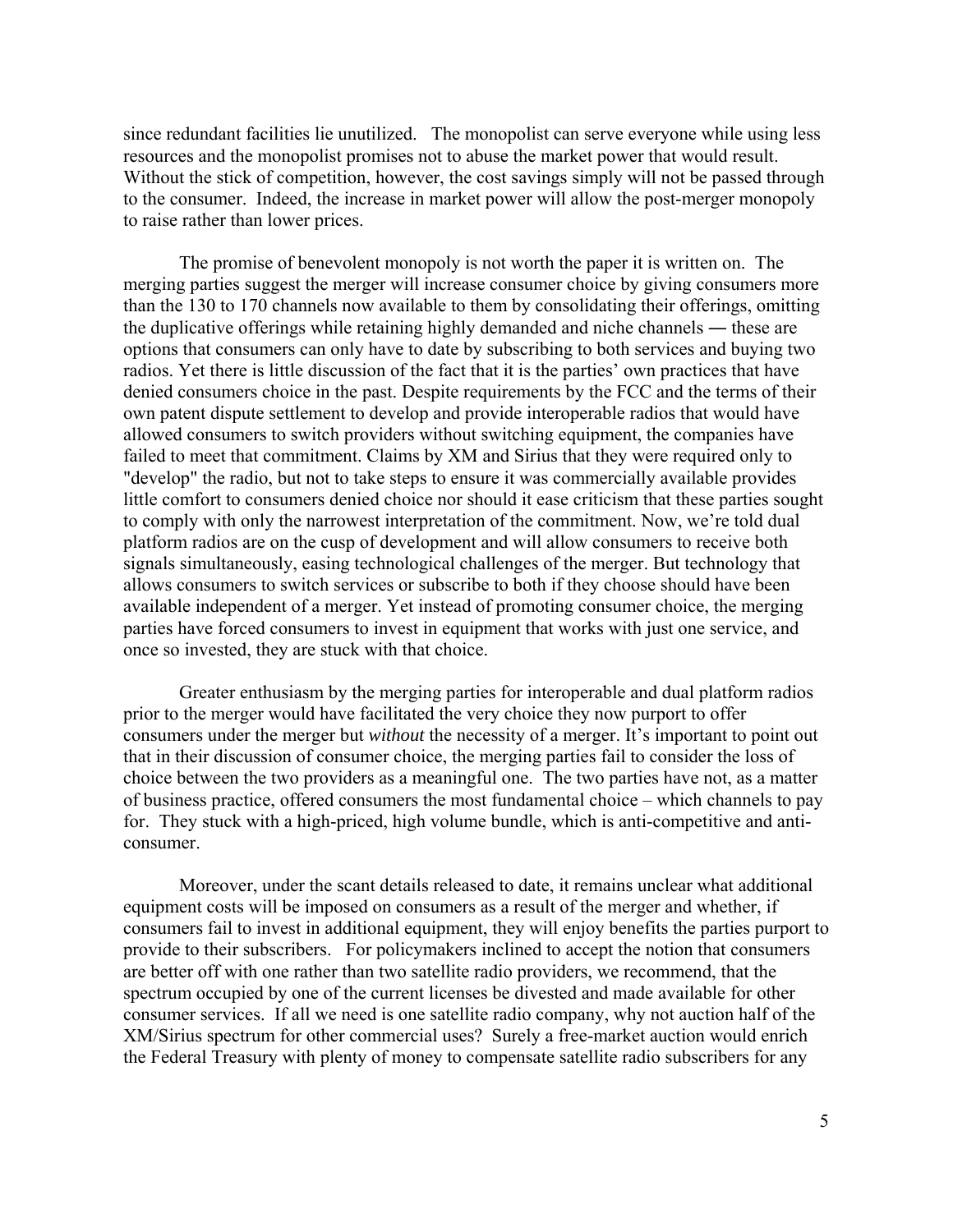sunk equipment costs, offer consumers new broadband or other wireless services, and still enable Sirius and XM to combine their best offerings with substantial channel capacity.

Because this is a unique product market, once the competition is eliminated, prices will rise over time. More importantly, the primary driver of innovation and progress in both programming and technology – competition in the market – will be eliminated. Innovation will slow to the pace preferred by the monopolist and consumers will be much worse off in the long run. This is a Faustian bargain that America rejected over a century ago when we affirmed our commitment to competition by enacting the Sherman Act and later the 1934 Communications Act. The short-term benefit of a monopolist who is subject to political oversight is simply not worth the long-term costs of abandoning the competitive engine of economic progress.

Offers of conditions on the mergers should also be taken with a grain of salt. The recent track record of conditions has been abysmal and the satellite radio industry has already proven that it cannot be trusted to live up to conditions imposed on it. The satellite radio licenses were issued subject to the condition that the licensees never merge. Yet here they are asking to be excused from that condition. The licensees promised to offer the public interoperable radios that would work with both systems. Yet, ten years have passed and there is no such interoperability because the providers narrowly interpreted their obligation. We are told interoperable radios have been developed but are too costly and thus manufacturers will not install them. Yet we have no ability to verify whether the lack of commercial availability of interoperable radios is due to cost, is the result of technical barriers, or instead is a strategic decision to impose barriers to prevent consumers from switching services. In short, from day one they have failed to meet the conditions of their licenses and the public has suffered as a result.

A satellite radio merger to monopoly is about an avalanche of mergers. There was a key moment a decade ago when the Department of Justice decided that a large monopolist is no worse then two smaller monopolists and allowed the Bell Atlantic-NYNEX merger to go forward. That decision opened the door to a wave of mergers that doomed head-to-head competition in telecommunications. The old telephone monopoly was recreated as two huge geographically distinct monopolies that rarely, if ever, compete.

A satellite radio merger to monopoly will perform a similar bellwether function. If the agencies with oversight adopt a loose definition of products and markets and allow a merger to monopoly on the basis of intermodal competition, then a tsunami of mergers could ripple through the digital space at the worst possible moment. The firms that have declared their undying hostility to the open flow of products in the digital economy (broadcasters, telephone/cellular companies, cable companies), will be empowered to capture and stifle the alternatives, under the premise that every media and telecommunications product competes with all others and that new technologies and services will come along to protect the consumer in any case. That relief, however, will be slow and insufficient because the competitive core of the digital economy will have been damaged and the critical terrain of the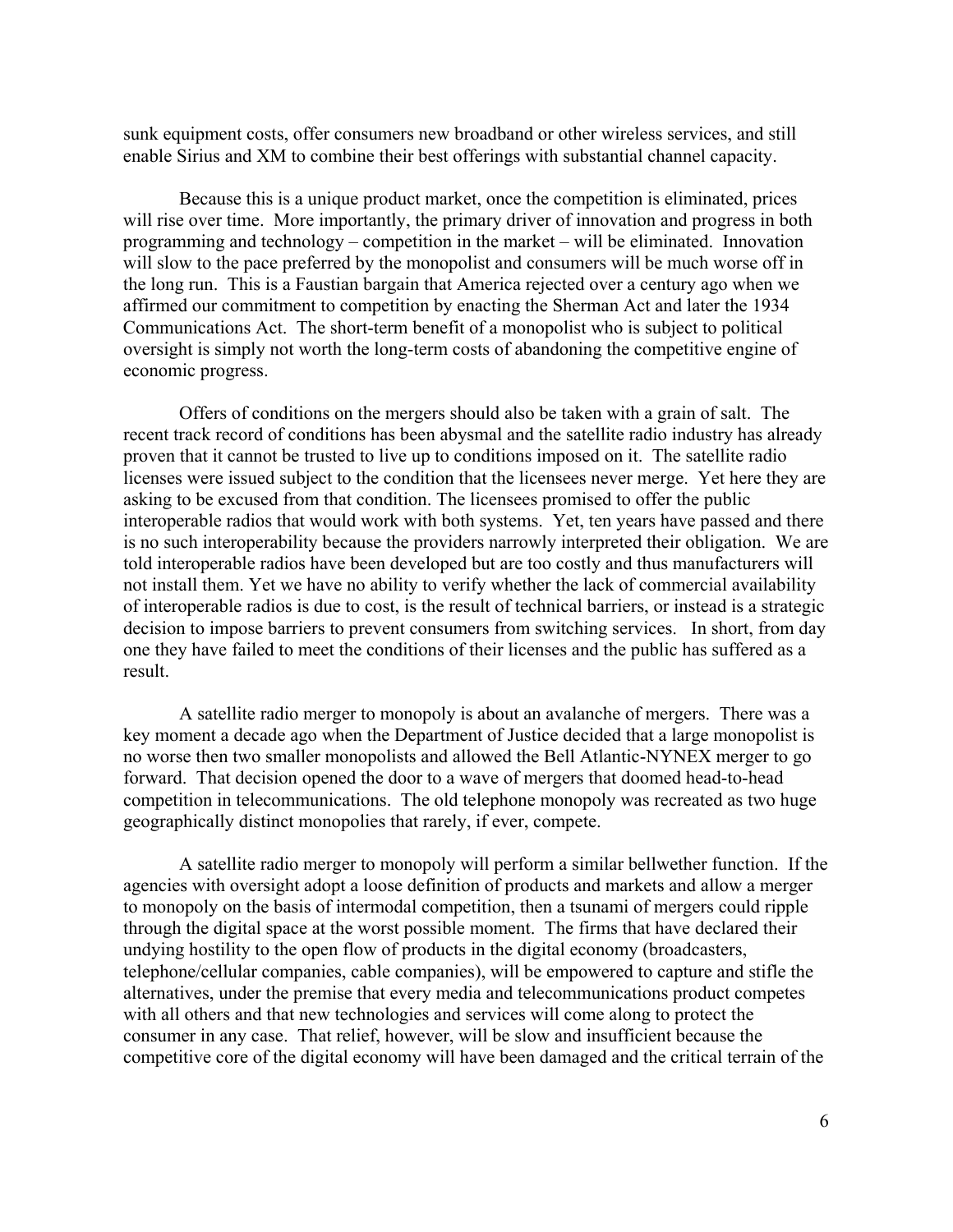digital economy will be controlled by entities that have the same anti-competitive, anticonsumer objectives as the merging parties in this case.

 We urge the Congress to tell the FCC and antitrust authorities to put the brakes on the proposed XM-Sirius merger unless and until significant questions on competition and consumer impacts are fully addressed and satisfactorily answered. It is time to hold the line against the greatest threat to a competitive and diverse media: mergers that concentrate ownership in too few hands.